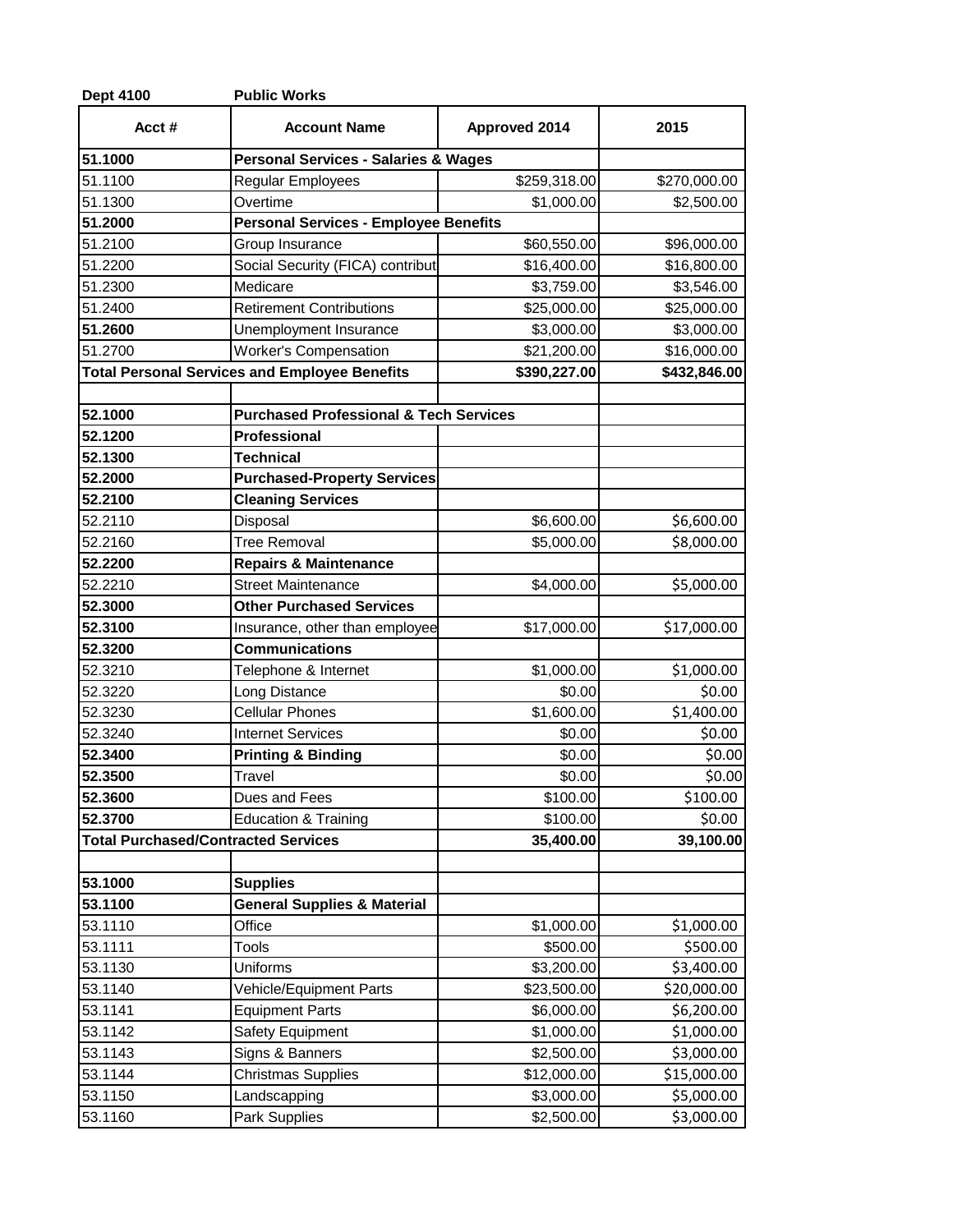| 53.1171                          | <b>Building Improvements</b>        | \$80,000.00  | \$90,000.00  |
|----------------------------------|-------------------------------------|--------------|--------------|
| 53.1190                          | Other Supplies                      | \$11,000.00  | \$10,000.00  |
| 53.1200                          | <b>Energy</b>                       |              |              |
| 53.1210                          | Water/Sewerage                      | \$2,000.00   | \$2,600.00   |
| 53.1220                          | <b>Natural Gas</b>                  | \$3,000.00   | \$3,000.00   |
| 53.1230                          | Electricity                         | \$7,000.00   | \$8,200.00   |
| 53.1231                          | Street Lights-Signals-etc           | \$86,000.00  | \$87,500.00  |
| 53.1270                          | Gasoline/Diesel                     | \$16,000.00  | \$16,000.00  |
| 53.1600                          | <b>Small Equipment</b>              |              |              |
| 53.1610                          | Computer Equip/Maint (less tha      | \$1,400.00   | 700          |
| 53.1690                          | <b>Other Small Equipment (less</b>  | \$2,500.00   | \$2,500.00   |
| <b>Total Supplies</b>            |                                     | \$264,100.00 | \$278,600.00 |
|                                  |                                     |              |              |
| 54.1000                          | <b>Property</b>                     |              |              |
| 54.1101                          | <b>CDBG Engineering Fees</b>        | \$60,000.00  | \$20,000.00  |
| 54.1200                          | Site Improvements                   | \$5,000.00   | \$5,000.00   |
| 54.1401                          | Infrastructure (curb-cuts)          |              |              |
| 54.2101                          | Machinery                           | \$28,000.00  | \$0.00       |
| 54.2102                          | Equipment                           | \$0.00       | \$0.00       |
| <b>Total Capital Outlay</b>      |                                     | \$93,000.00  | \$25,000.00  |
| 57.1000                          | Intergovernmental                   |              |              |
| 57.2000                          | <b>Payments to Other Agencies</b>   |              |              |
| 57.2020                          | Payment to Clayton Co. (MS4 report) |              |              |
| 57.2030                          | Payment to Clayton Co. (NYPDES)     |              |              |
|                                  | <b>LARP PROJECT</b>                 |              |              |
| <b>Total Other Cost</b>          |                                     |              |              |
|                                  | 58.1000 Principal                   |              |              |
|                                  | 58.1200 Capital Lease - Principle   |              |              |
|                                  | 58.1210 Lease - Machinery           | \$7,350.00   | \$0.00       |
|                                  | 58.1220 Lease - Vehicles            | \$3,200.00   | \$3,510.00   |
| 58.2000 Interest                 |                                     | \$320.00     | \$216.00     |
| <b>Total Debt Service</b>        |                                     | \$10,870.00  | \$3,726.00   |
| <b>Total Expenditures</b>        |                                     | \$793,597.00 | \$779,272.00 |
| <b>Authorized Positions</b>      |                                     |              |              |
| <b>Full Time</b>                 |                                     |              |              |
| <b>Part-Time</b>                 |                                     |              |              |
| <b>Authorized Motor Vehicles</b> |                                     |              |              |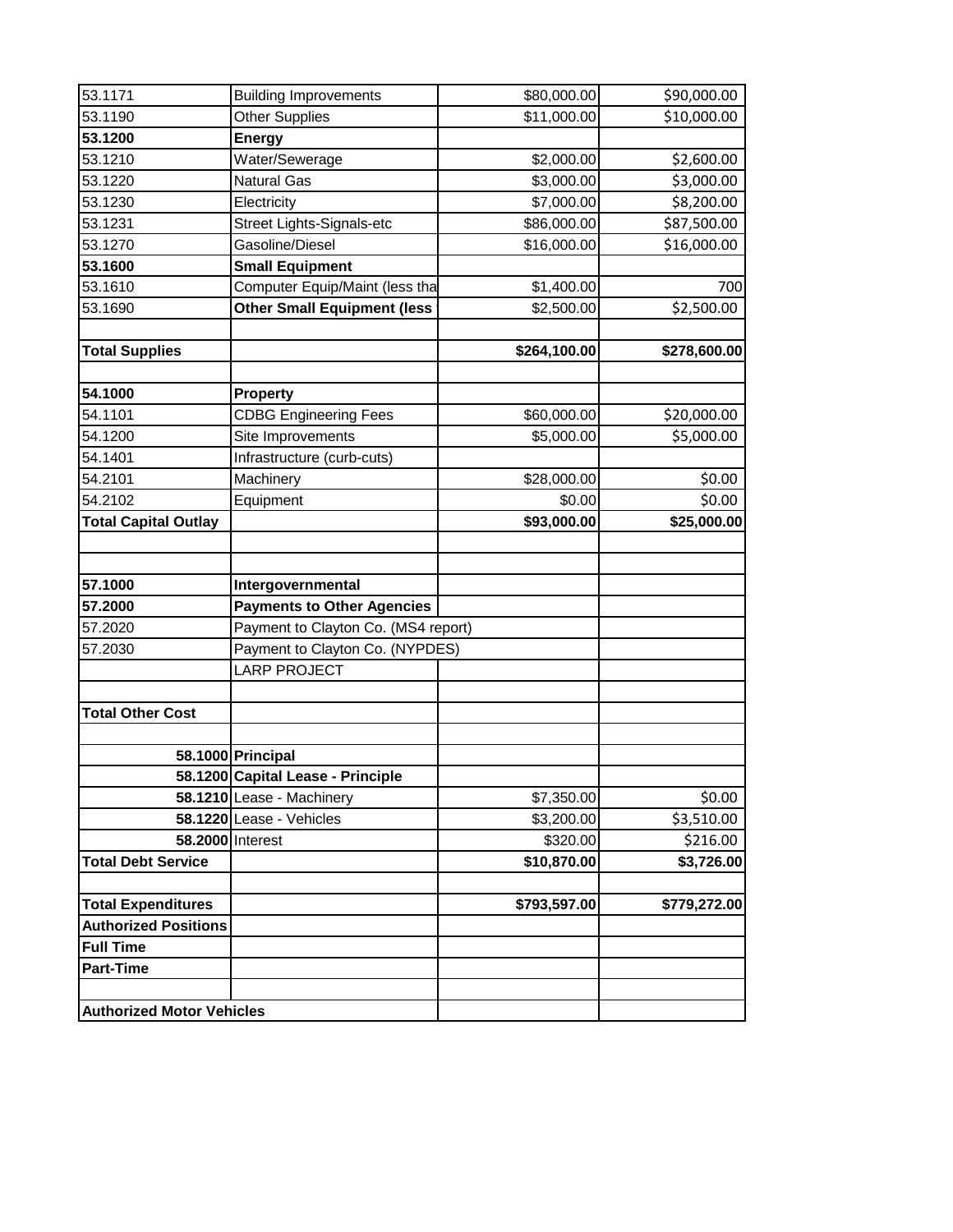| <b>Dept 3200</b>      | Police Dept.                                                                       |                            |                          |
|-----------------------|------------------------------------------------------------------------------------|----------------------------|--------------------------|
|                       |                                                                                    |                            |                          |
|                       |                                                                                    | 2014                       | 2015                     |
| Acct#<br>51.1000      | <b>Account Name</b><br><b>Personal Services - Salaries &amp; Wages</b>             |                            |                          |
| 51.1100               | Regular Employees                                                                  | \$1,001,053.00             | 1,100,000.00             |
| 51.1300               | Overtime                                                                           | \$5,000.00                 | 15,000.00                |
| 51.1310               | Overtime (FBI)                                                                     | \$10,000.00                | 0.00                     |
| 51.2000               | <b>Personal Services - Employee Benefits</b>                                       |                            |                          |
| 51.2100               | Group Insurance                                                                    | \$216,000.00               | 216,000.00               |
| 51.2200               | Social Security (FICA) contributions                                               | \$62,062.00                | \$65,300.00              |
| 51.2300               | Medicare                                                                           | \$14,517.00                | \$15,300.00              |
| 51.2400               | <b>Retirement Contributions</b>                                                    | \$52,000.00                | \$52,000.00              |
| 51.2600               | Unemployment Insurance                                                             | \$7,000.00                 | \$7,000.00               |
| 51.2700               | <b>Worker's Compensation</b>                                                       | \$38,000.00                | \$32,000.00              |
|                       | <b>Total Personal Services and Employee Benefits</b>                               | \$1,405,632.00             | \$1,502,600.00           |
|                       |                                                                                    |                            |                          |
| 52.1000               | <b>Purchased Professional &amp; Tech Services</b>                                  |                            |                          |
| 52.1200               | Professional                                                                       |                            |                          |
| 52.1330               | Software Support                                                                   | 6,000.00                   | \$6,000                  |
| 52.1340               | <b>Drug Testing</b>                                                                | 3,500.00                   | \$4,000                  |
| 52.2000               | <b>Purchased-Property Services</b>                                                 |                            |                          |
| 52.2200               | <b>Repairs &amp; Maintenance</b>                                                   |                            |                          |
| 52.2230               | Computer                                                                           | 1,000.00                   | \$1,000                  |
| 52.2250               | Pest Control                                                                       | \$360.00                   | \$360                    |
| 52.2300               | <b>Rentals</b>                                                                     |                            |                          |
| 52.2330               | Rental of copiers/maintenance                                                      | \$3,200.00                 | \$3,200                  |
| 52.3000               | <b>Other Purchased Services</b>                                                    |                            |                          |
| 52.3100               | Insurance, other than employee benefits                                            | \$52,000.00                | \$52,000                 |
| 52.3200               | <b>Communications</b>                                                              |                            |                          |
| 52.3210               | Telephone                                                                          | \$6,200.00                 | \$6,200                  |
| 52.3230               | <b>Cellular Telephones</b>                                                         | \$20,400.00                | \$22,000                 |
| 52.3260               | Postage                                                                            | \$1,200.00                 | \$2,000                  |
| 52.3500               | Travel                                                                             | \$2,500.00                 | \$3,000                  |
| 52.3600               | Dues and Fees                                                                      | \$200.00                   | \$500                    |
| 52.3700               | <b>Education &amp; Training</b>                                                    | \$2,000.00                 | \$5,000                  |
|                       | <b>Total Purchased/Contracted Services</b>                                         | 98,560.00                  | 105,260.00               |
|                       |                                                                                    |                            |                          |
| 53.1000               | <b>Supplies</b>                                                                    |                            |                          |
| 53.1100               | <b>General Supplies &amp; Material</b>                                             |                            |                          |
| 53.1110               | Office and Building Supplies                                                       | \$25,000.00                | \$28,000                 |
| 53.1130               | Uniforms                                                                           | \$7,000.00                 | \$15,000                 |
| 53.1140               | Vehicle/Equipment Parts                                                            | \$25,000.00                | \$30,000                 |
| 53.1141               | <b>Equipment Parts</b>                                                             | \$8,000.00                 | \$8,000                  |
| 53.1200               | Energy                                                                             |                            |                          |
| 53.1210               | Water/Sewerage                                                                     | \$2,000.00                 | \$2,000                  |
| 53.1220<br>53.1230    | Natural Gas                                                                        | \$3,000.00                 | \$3,000                  |
| 53.1270               | Electricity<br>Gasoline/Diesel                                                     | \$15,300.00<br>\$90,000.00 | \$15,300<br>\$100,000.00 |
|                       |                                                                                    |                            |                          |
|                       | <b>Small Equipment</b>                                                             |                            |                          |
| 53.1610<br>53.1620    | Computer Equip/Maint (less than \$5000)<br>Furniture & Fixtures (less than \$5000) |                            |                          |
|                       | Other Small Equipment (less than \$5000)                                           |                            |                          |
| 53.1690               |                                                                                    | \$0.00                     |                          |
| <b>Total Supplies</b> |                                                                                    | \$175,300.00               | \$201,300.00             |
|                       |                                                                                    |                            |                          |
| 54.1000               | <b>Property</b>                                                                    |                            |                          |
| 54.1200               | Site Improvements                                                                  | \$0.00                     | \$0                      |
|                       |                                                                                    |                            |                          |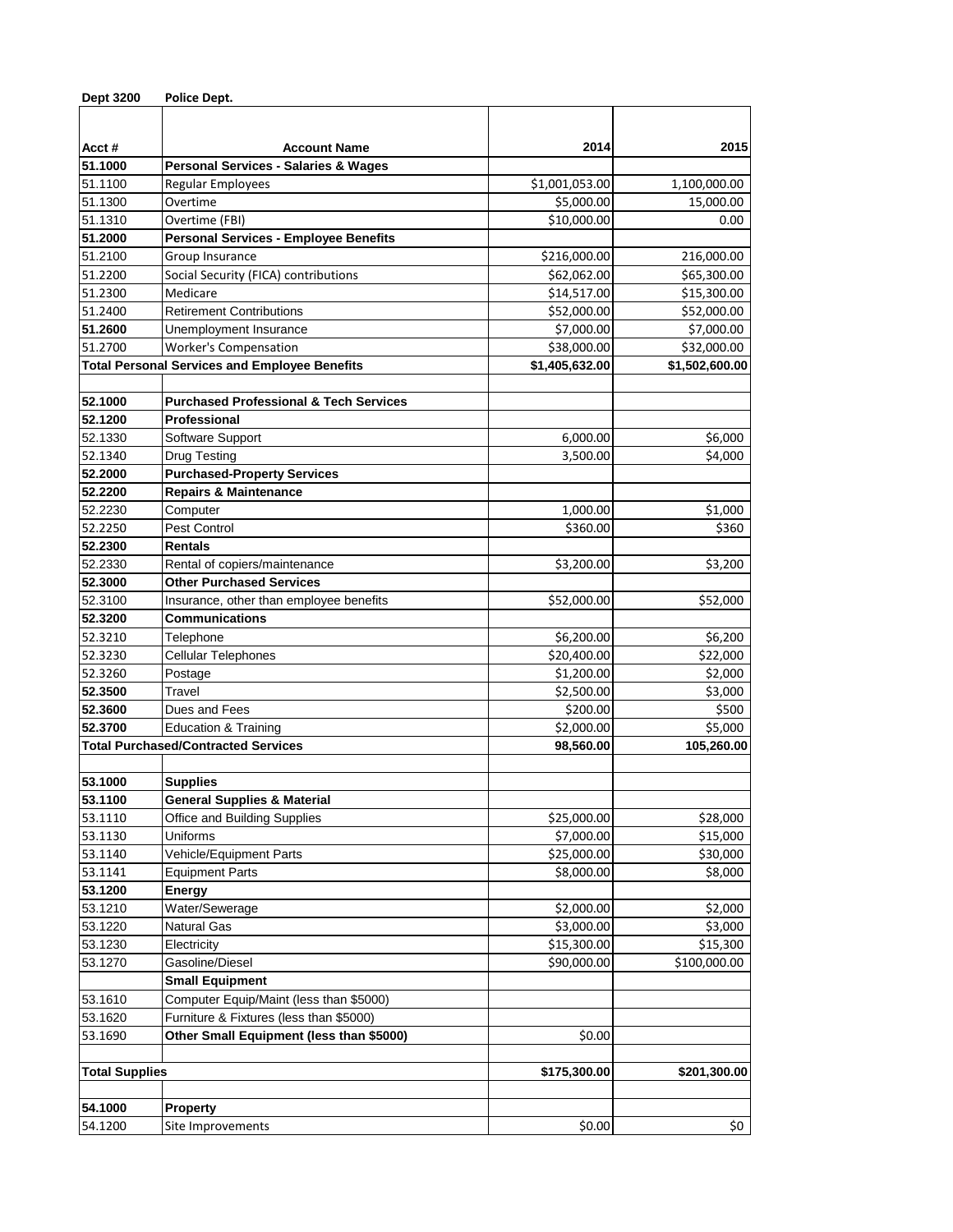| 54.2000                                                  | Machinery & Euipment (Body Camera's) |                | \$7,200        |
|----------------------------------------------------------|--------------------------------------|----------------|----------------|
| 54.2200                                                  | Capital Outlay Vehicle               | \$84,000.00    | \$118,000.00   |
| 54.2400                                                  | Computers                            |                |                |
| 54.2410                                                  | Hardware                             |                |                |
| <b>Total Capital Outlay</b>                              |                                      | \$84,000.00    | \$125,200.00   |
|                                                          |                                      |                |                |
| 58.1000                                                  | <b>Principal</b>                     |                |                |
| 58.1200                                                  | <b>Capital Lease - Principle</b>     |                |                |
| 58.1210                                                  | Lease - Machinery                    |                |                |
| 58.1220                                                  | Lease - Vehicles                     | \$66,900.00    | \$76,500.00    |
| 58.2220                                                  | Other Debt - Vehicle Interest        | \$4,500.00     | \$3,000        |
| 58.1230                                                  | Lease - Other                        |                |                |
| 58.1300                                                  | Other Debt - Building                | \$34,176.00    | \$34,176.00    |
| 58.2300                                                  | Other Debt Building - Interest       | \$1,500.00     | \$1,500.00     |
| <b>Total Debt Service</b>                                |                                      | \$107,076.00   | \$115,176.00   |
|                                                          |                                      |                |                |
|                                                          |                                      | \$1,870,568.00 | \$2,049,536.00 |
| <b>Total Expenditures</b><br><b>Authorized Positions</b> |                                      |                |                |
| <b>Full Time</b>                                         |                                      |                |                |
| <b>Part-Time</b>                                         |                                      |                |                |
|                                                          |                                      |                |                |
|                                                          | <b>Authorized Motor Vehicles</b>     |                |                |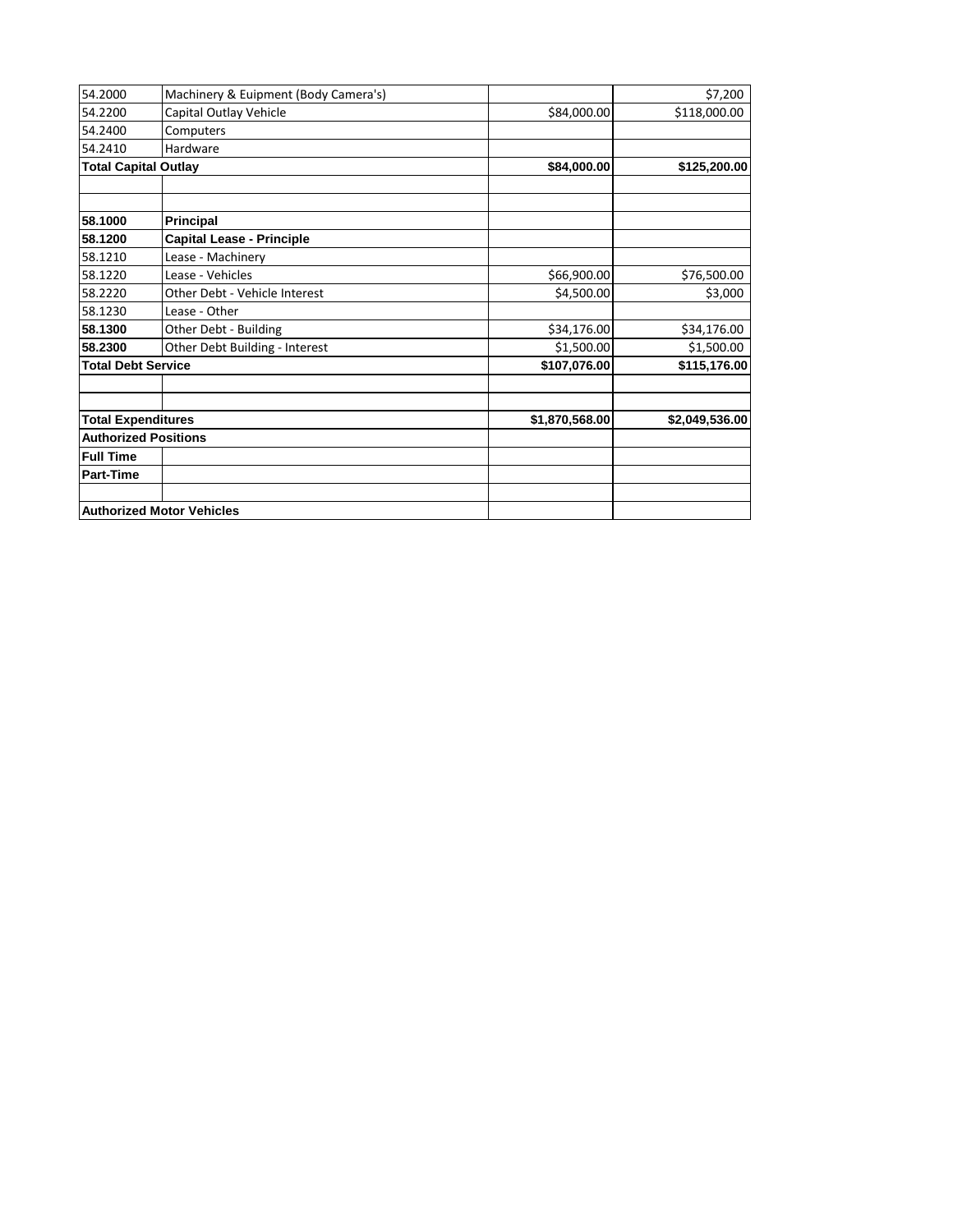| <b>General Fund Revenue</b> |                                                            |                |                |
|-----------------------------|------------------------------------------------------------|----------------|----------------|
| Acct #                      | <b>Account Name</b>                                        | 2014           | 2015           |
| 31.1000                     | <b>General Property Taxes</b>                              |                |                |
| 31.1100                     | Real Property - Current Year                               | \$75,000.00    | \$70,000.00    |
| 31.1200                     | Real Property - Prior Year                                 | \$2,000.00     | \$2,570.00     |
| 31.1300                     | Personal Property - Current Year                           | \$4,000.00     | \$6,000.00     |
| 31.1310                     | Motor Vehicle                                              | \$8,000.00     | \$10,000.00    |
| 31.1315                     | <b>TAVT Tax</b>                                            | \$60,000.00    | \$115,000.00   |
| 31.1400                     | Personal Property- Prior Years                             | \$0.00         |                |
| 31.1600                     | Real Estate Transfer Tax(intang)                           | \$200.00       | \$400.00       |
| 31.1610                     | <b>Recording Transfer Tax</b>                              | \$0.00         | \$200.00       |
| 31.1700                     | <b>Franchise Taxes</b>                                     |                |                |
| 31.1710                     | Electric                                                   | \$230,000.00   | \$215,000.00   |
| 31.1730                     | Gas                                                        | \$16,000.00    | \$20,000.00    |
| 31.1750                     | <b>Television Cable</b>                                    | \$30,000.00    | \$30,000.00    |
| 31.1760                     | Telephone                                                  | \$45,000.00    | \$40,000.00    |
| 31.3000                     | <b>General Property Taxes</b>                              |                |                |
| 31.3100                     | Local option sales & use taxes                             | \$1,200,000.00 | \$1,300,000.00 |
| 31.4000                     | <b>Selective Sales &amp; Use Taxes</b>                     |                |                |
| 31.4200                     | Alcoholic Beverage Excise Tax                              | \$60,000.00    | \$60,000.00    |
| 31.6000                     | <b>Business Taxes</b>                                      |                |                |
| 31.6100                     | <b>Business and Occupation Taxes</b>                       | \$160,000.00   | \$165,000.00   |
| 31.6200                     | <b>Insurance Premium Taxes</b>                             | \$230,000.00   | \$250,000.00   |
| 31.6300                     | <b>Financial Institution Taxes</b>                         | \$20,000.00    | \$20,000.00    |
| <b>Total Taxes</b>          |                                                            | \$2,140,200.00 | \$2,304,170.00 |
| 32.1000                     | <b>Business Licenses</b>                                   |                |                |
| 32.1100                     | Alcoholic Beverages                                        |                |                |
| 32.1101                     | <b>Application Fee</b>                                     | \$0.00         | 0              |
| 32.1110                     | Beer/Wine License                                          | \$15,000.00    | \$16,000.00    |
| 32.2000                     | <b>Alcohol Pouring License</b>                             | \$0.00         | \$0.00         |
| 32.2200                     | Non-business licenses & permits                            |                |                |
|                             |                                                            |                |                |
| 32.2210                     | Zoning & Land Use                                          | \$2,000.00     | \$4,000.00     |
| 32.2230                     | Signs                                                      | \$2,000.00     | \$4,000.00     |
| 32.3100                     | <b>Regulatory Fees</b>                                     |                |                |
| 32.3110                     | Certificate of Occupancy Permits                           | \$1,500.00     | \$2,000.00     |
| 32.3120                     | <b>Building Permits</b>                                    | \$3,000.00     | \$3,500.00     |
| 32.3130                     | <b>Plumbing Permits</b>                                    | \$1,200.00     | \$1,200.00     |
| 32.3140                     | <b>Electrical Permits</b>                                  | \$1,500.00     | \$1,500.00     |
| 32.3160                     | <b>HVAC Permits</b>                                        | \$1,000.00     | \$1,000.00     |
| 32.3170                     | Certificate of Apropriateness                              | \$0.00         | \$300.00       |
| 32.3910                     | <b>Yard Sale Permits</b>                                   | \$200.00       | \$200.00       |
|                             | <b>Total Licenses &amp; Permits</b>                        | \$27,400.00    | \$33,700.00    |
| 33.4100                     | Intergovernmental                                          |                |                |
|                             |                                                            |                |                |
|                             | Total Intergov Local Government Unit (Specify unit) Grants |                |                |
|                             | <b>Charges for Services</b>                                |                |                |
| 34.1120                     | <b>Probation Fees</b>                                      | \$816,318.00   | \$854,000.00   |
| 34.1910                     | <b>Election Qualifying Fee</b>                             | \$0.00         | \$2,000.00     |
| 34.1930                     | Plan Review Fees                                           | \$1,000.00     | \$500.00       |
| 34.2120                     | Accident Reports - Misc Other                              | \$6,000.00     | \$19,000.00    |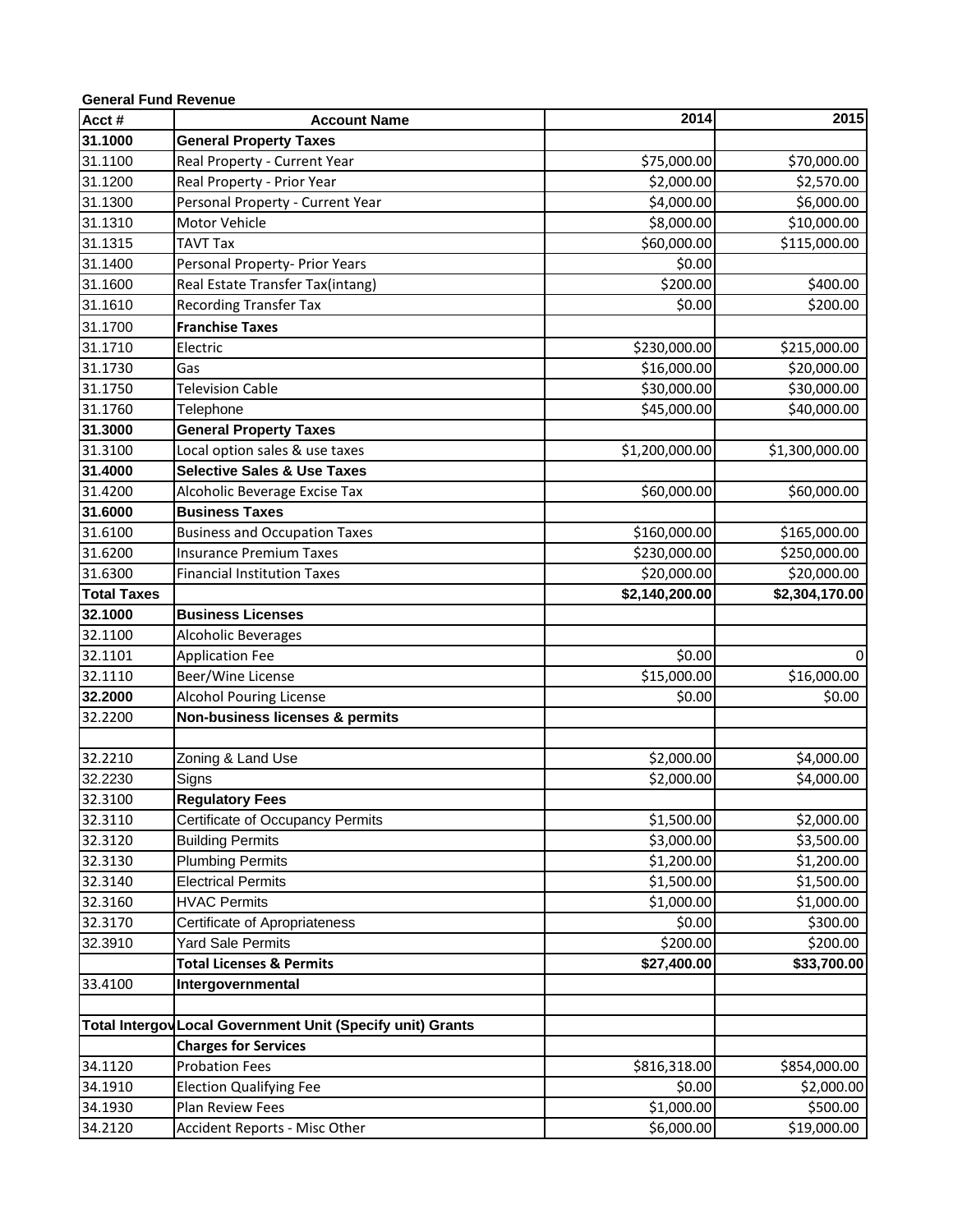| <b>Total Revenue</b> |                                                                      | \$3,710,418.00   | \$4,134,870.00 |
|----------------------|----------------------------------------------------------------------|------------------|----------------|
|                      |                                                                      |                  |                |
|                      | <b>Total Revenue - Capital Projects</b>                              | \$112,000.00     | \$118,000.00   |
|                      |                                                                      |                  |                |
| 39-3200              | Capital Lease                                                        | 112000.00        | \$118,000.00   |
| 39.2100              | Sale of Assets                                                       | \$0              | \$0            |
|                      | <b>Total Miscellaneous Revenue</b>                                   | \$89,000.00      | \$97,000.00    |
| 38.9300              | <b>Towing Fees</b>                                                   | \$10,000.00      | \$17,000.00    |
| 38.9100              | <b>Transfer of Reserve Funds</b>                                     | \$0.00           | \$0.00         |
| 38.9000              | Miscellaneous Revenue                                                | \$0.00           | \$0            |
| 38.2001              | <b>Disposal Fees</b>                                                 | \$1,000.00       | \$1,000.00     |
| 38.1100              | Rental Property (Cloud Street)                                       | \$7,000.00       | \$8,000.00     |
| 38.1020              | <b>Fire Station Rental</b>                                           | \$70,000.00      | \$70,000.00    |
| 38.1010              | <b>Park Pavillion Rental</b>                                         | \$1,000.00       | \$1,000.00     |
|                      | <b>Total Investment Income</b>                                       | \$3,000.00       | \$1,000.00     |
| 37.1026              | <b>Contribution For Veteran Markers</b>                              | \$0.00           |                |
| 37.1025              | Contribution to Jazz Festival                                        | \$2,000.00       | \$0.00         |
| 37.1100              | Contributions to Jonesboro Days<br>Contributions to Firehouse Museum | \$0.00           |                |
| 37.1060              |                                                                      | \$0.00           |                |
| 36.1090              | Interest Revenues-Municipal<br>Interest Revenue to Firehouse Museum  | \$0.00<br>\$0.00 |                |
| 36.1080              |                                                                      | \$1,000.00       | \$1,000.00     |
| 36.1050<br>36.1070   | Interest Revenues-Payroll<br>Interest Revenues-General Fund          | \$0.00           |                |
| 36.1020              | <b>Interest Revenues-Cemetery</b>                                    | \$0.00           |                |
|                      | <b>Investment Income (Interest)</b>                                  |                  |                |
|                      | <b>Total Fines &amp; Forteitures</b>                                 | \$500,000.00     | \$700,000.00   |
| 35.1170              | <b>Municipal Court</b>                                               | \$500,000.00     | \$700,000.00   |
|                      | <b>Fines &amp; Forfeitures</b>                                       |                  |                |
|                      | <b>Total Charges For Services</b>                                    | \$838,818.00     | \$881,000.00   |
| 34.9300              | <b>Return Check Fees</b>                                             |                  |                |
| 34.6920              | <b>Burial Fees</b>                                                   | \$500.00         | \$500.00       |
| 34.6910              | Sale of Cemetery Lots                                                | \$5,000.00       | \$5,000.00     |
| 34.2902              | DEA Overtime Reimbursement                                           | \$10,000.00      | \$0.00         |
|                      |                                                                      |                  |                |

**TOTAL DEPARTMENTS** 

|                                        | \$4,134,870.00 |
|----------------------------------------|----------------|
| \$59,010.00<br><b>Code Enforcement</b> |                |
| <b>Court Services</b>                  | \$314,820.00   |
| Admin                                  | \$932,222.00   |
| <b>Police Dept</b>                     | \$2,049,546.00 |
| <b>Public Works</b>                    | \$779,272.00   |

Balance **\$0.00**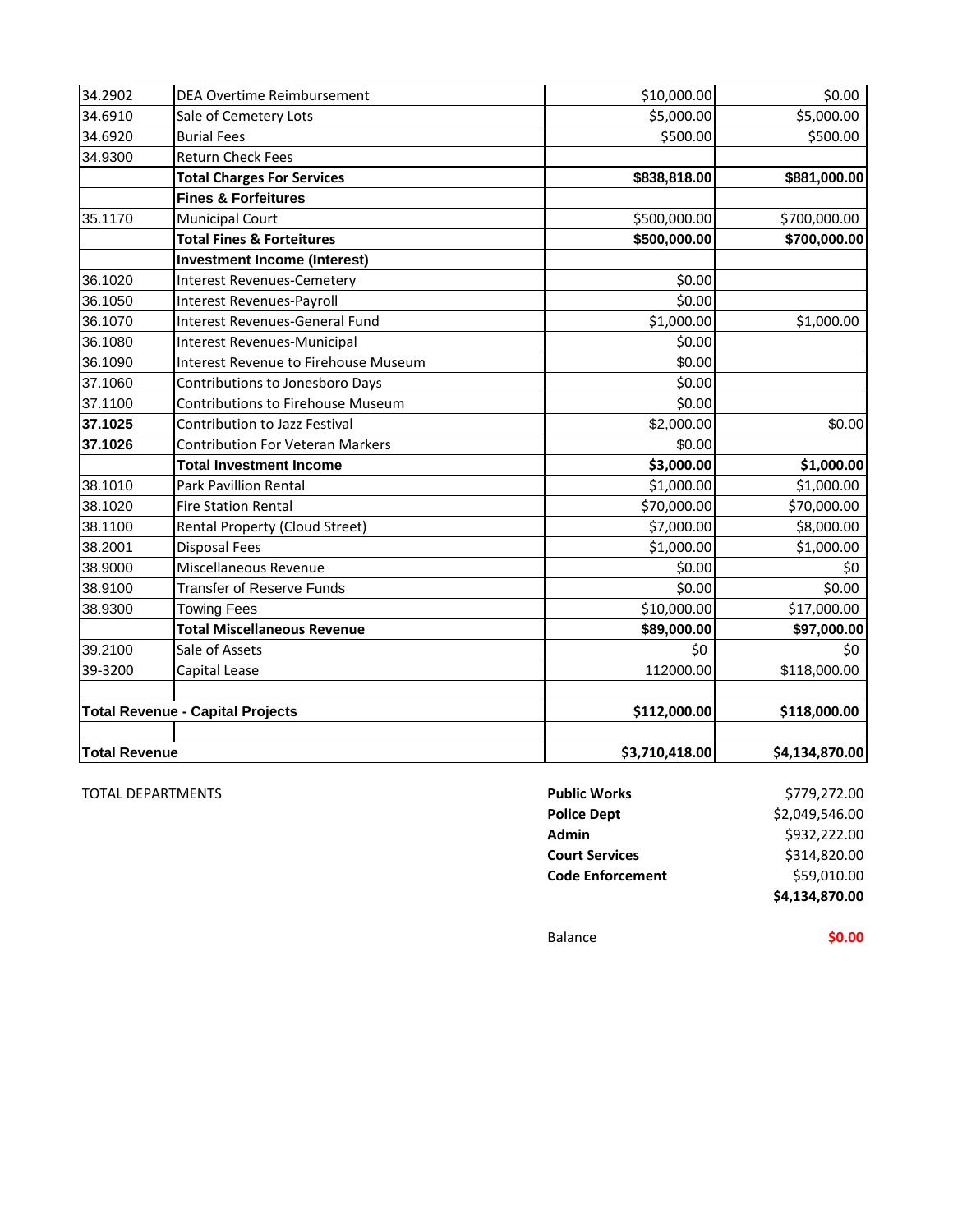#### **Administration Department**

Expenditure Schedule

**Dept. 1500**

| Acct#   | <b>Account Name</b>                                  | 2014         | 2015         |
|---------|------------------------------------------------------|--------------|--------------|
| 51.1000 | Personal Services - Salaries & Wages                 |              |              |
| 51.1100 | Regular Employees                                    | \$242,882.00 | \$240,310.00 |
| 51.1100 | Mayor and Council                                    | \$67,200.00  | \$67,200.00  |
| 51.1300 | Overtime                                             |              |              |
| 51.2000 | <b>Personnal Services - Employee Benefits</b>        |              |              |
| 51.2100 | Group Insurance                                      | \$40,000.00  | \$36,000.00  |
| 51.2200 | Social Security (FICA) contributions                 | \$15,060.00  | \$18,885.00  |
| 51.2300 | Medicare                                             | \$3,522.00   | \$4,417.00   |
|         | Social Security (FICA contributions_Mayor & Council  | \$4,170.00   | \$4,170.00   |
|         | Medicare (Mayor & Council)                           | \$980.00     | \$1,000.00   |
| 51.2400 | <b>Retirement Contributions</b>                      | \$21,500.00  | \$21,500.00  |
| 51.2600 | Unemployment Insurance                               | \$3,600.00   | \$3,600.00   |
| 51.2700 | <b>Worker's Compensation</b>                         | \$3,200.00   | \$2,000.00   |
| 51.2900 | <b>Other Employee Benefits</b>                       |              |              |
|         | <b>Total Personal Services and Employee Benefits</b> | \$402,114.00 | \$399,082.00 |
| 52.1000 | <b>Purchased Professional &amp; Tech Services</b>    |              |              |
| 52.1200 | Professional                                         |              |              |
| 52.1210 | Legal Expense                                        | \$50,000.00  | \$50,000.00  |
| 52.1220 | Audit                                                | \$20,000.00  | \$19,000.00  |
| 52.1230 | Planning/Development/Engineering                     | \$2,000.00   | \$70,000.00  |
| 52.1240 | Inspections                                          | \$5,000.00   | \$3,000.00   |
| 52.1290 | <b>Other Professional Services</b>                   | \$20,000.00  | \$10,000.00  |
| 52.1300 | <b>IT Services</b>                                   | \$17,400.00  | \$17,400.00  |
| 52.1310 | Payroll Processing                                   | \$6,000.00   | \$12,500.00  |
| 52.1320 | <b>Bank Analysis Fees</b>                            |              |              |
| 52.1330 | Software Support                                     | \$9,000.00   | \$10,000.00  |
|         | <b>Total Professional Services</b>                   | \$129,400.00 | \$191,900.00 |
|         |                                                      |              |              |
| 52.2200 | <b>Repairs &amp; Maintenance</b>                     |              |              |
| 52.2250 | Pest Control                                         | \$360.00     | \$360.00     |
| 52.2300 | <b>Rentals</b>                                       |              |              |
| 52.2310 | Rental of Land                                       | \$500.00     | \$600.00     |
| 52.2321 | <b>City Events</b>                                   | \$7,500.00   | \$20,000.00  |
| 52.2322 | Jazz Festivial                                       | \$2,000.00   |              |
| 52.2330 | Rental of copiers/Maintenance                        | \$8,000.00   | \$8,000.00   |
| 52.3000 | <b>Other Purchased Services</b>                      |              |              |
| 52.3100 | Insurance, other than employee benefits              | \$16,000.00  | \$16,000.00  |
| 52.3200 | <b>Communications</b>                                |              |              |
| 52.3210 | Telephone                                            | \$7,900.00   | \$8,200.00   |
| 52.3211 | Telephone Mill St. Station                           | \$900.00     | \$900.00     |
| 52.3230 | <b>Cellular Phones</b>                               | \$1,800.00   | \$1,500.00   |
| 52.3260 | Postage                                              | \$3,000.00   | \$4,000.00   |
| 52.3290 | Other                                                |              |              |
| 52.3300 | <b>Advertising</b>                                   |              |              |
| 52.3310 | <b>Legal Notices</b>                                 | \$6,000.00   | \$6,000.00   |
| 52.3330 | Advertising                                          | \$1,000.00   | \$20,000.00  |
| 52.3400 | <b>Printing &amp; Binding</b>                        |              |              |
| 52.3410 | Elections                                            | $\Omega$     | \$3,000.00   |
| 52.3420 | Newsletter                                           | \$6,000.00   | \$6,000.00   |
|         |                                                      |              |              |
| 52.3500 | Travel                                               | \$9,500.00   | \$15,000.00  |
| 52.3600 | Dues and Fees                                        | \$7,000.00   | \$8,000.00   |
| 52.3700 | <b>Education &amp; Training</b>                      | \$8,000.00   | \$12,000.00  |
|         |                                                      |              |              |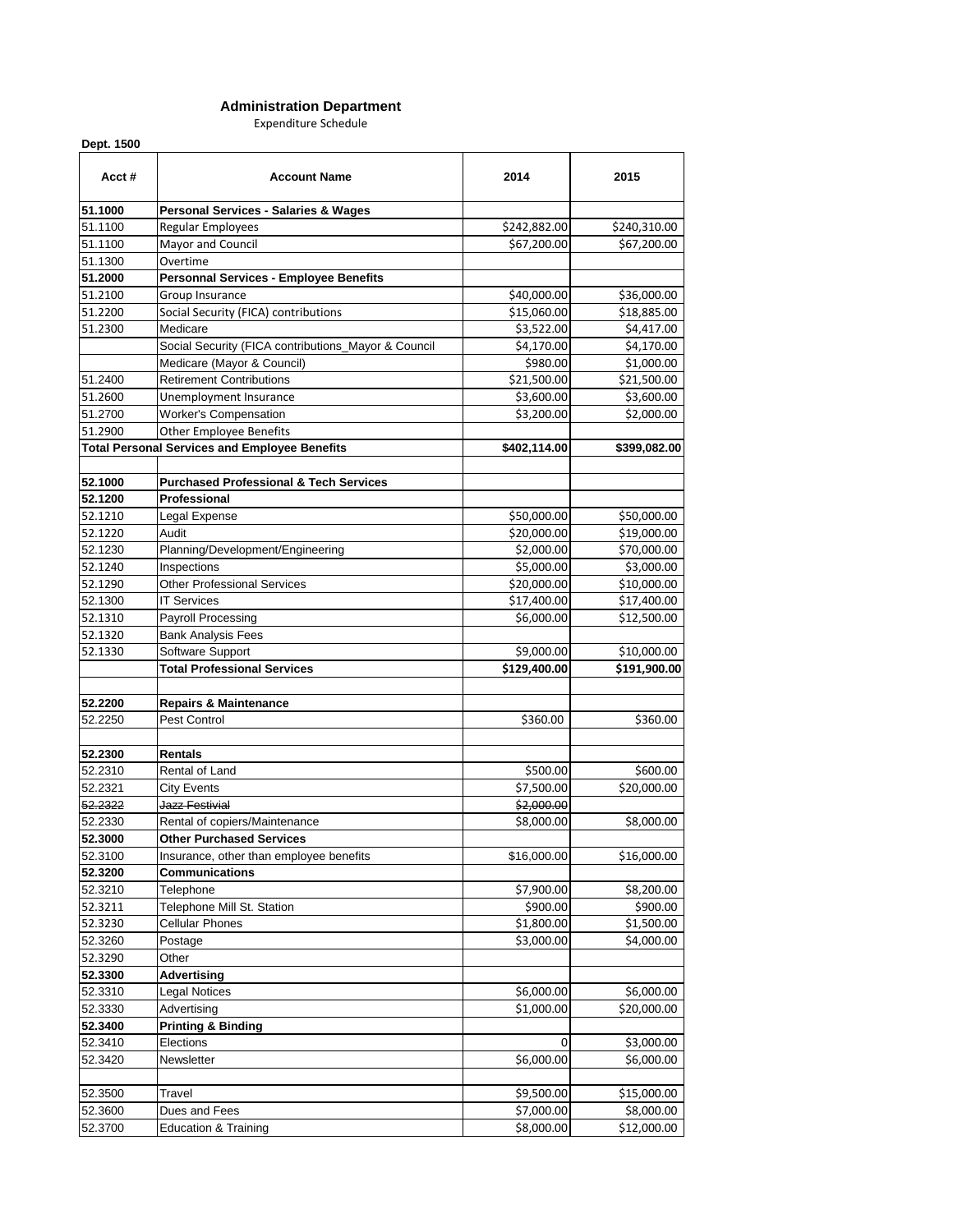| 52.3851                     | Poll Workers                             | \$0.00       | \$1,000      |
|-----------------------------|------------------------------------------|--------------|--------------|
| 52.3905                     | <b>Special Events</b>                    | \$5,000.00   | \$15,000.00  |
|                             | <b>Total Purchased/Contract Services</b> | \$90,460.00  | \$145,560.00 |
|                             |                                          |              |              |
| 53.1000                     | <b>Supplies</b>                          |              |              |
| 53.1100                     | <b>General Supplies &amp; Material</b>   |              |              |
| 53.1110                     | Office and Building Supplies             | \$12,000.00  | \$12,000.00  |
| 53.1111                     | Supplies for Mill Street Station         | \$1,000.00   | \$1,000.00   |
| 53.115                      | Neighborhood Watche                      | \$2,000.00   | \$1,000.00   |
|                             | Energy                                   |              |              |
| 53.1210                     | Water/Sewerage                           | \$1,000.00   | \$1,000.00   |
| 53.1211                     | Water/Sewerage Mill St. Station          | \$550.00     | \$550.00     |
| 53.1220                     | <b>Natural Gas</b>                       | \$3,500.00   | \$3,500.00   |
| 53.1230                     | Electricty                               | \$6,000.00   | \$6,000.00   |
| 53.1231                     | <b>Electricty Mill Street Station</b>    | \$5,000.00   | \$5,000.00   |
| 53.1232                     | <b>Natural Gas Mill Street Station</b>   | \$2,000.00   | \$2,000.00   |
|                             |                                          |              |              |
|                             | <b>Small Equipment</b>                   |              |              |
| 53.1610                     | Computer Equip/Maint (less than \$5000)  | \$10,000.00  | \$10,000.00  |
| 53.1690                     | <b>Other Supplies</b>                    |              |              |
| <b>Total Supplies</b>       |                                          | \$43,050.00  | \$42,050.00  |
|                             |                                          |              |              |
|                             |                                          |              |              |
| <b>Total Capital</b>        |                                          |              |              |
|                             |                                          |              |              |
|                             | Intergovernmental                        |              |              |
|                             | 57.1000 Payments to Other Agencies       |              |              |
|                             | 57.4001 Returned Checks                  | \$0.00       | \$0.00       |
|                             | 57.9000 Contingencies                    | \$10,000.00  | \$25,000.00  |
| Total                       |                                          | \$10,000.00  | \$25,000.00  |
|                             |                                          |              |              |
|                             | Principal                                |              |              |
|                             | 58.1000 Capital Lease - Principle        |              |              |
|                             | 58.1212 Lease - Vehicle                  |              | \$30,000     |
|                             | 58.1230 Other Debt- Fire Station         | \$82,500.00  | \$85,830.00  |
|                             | Interest                                 |              |              |
|                             | 58.2300 Interest on Fire Station         | \$7,400.00   | \$3,800.00   |
| Total                       |                                          | \$89,900.00  | \$119,630.00 |
|                             |                                          |              |              |
|                             | <b>Total Budget</b>                      | \$764,924.00 | \$923,222.00 |
|                             |                                          |              |              |
| <b>Total Expenditures</b>   |                                          |              |              |
| <b>Authorized Positions</b> |                                          |              |              |
| Elected                     |                                          |              |              |
| Full Time                   |                                          |              |              |
| Part-Time                   |                                          |              |              |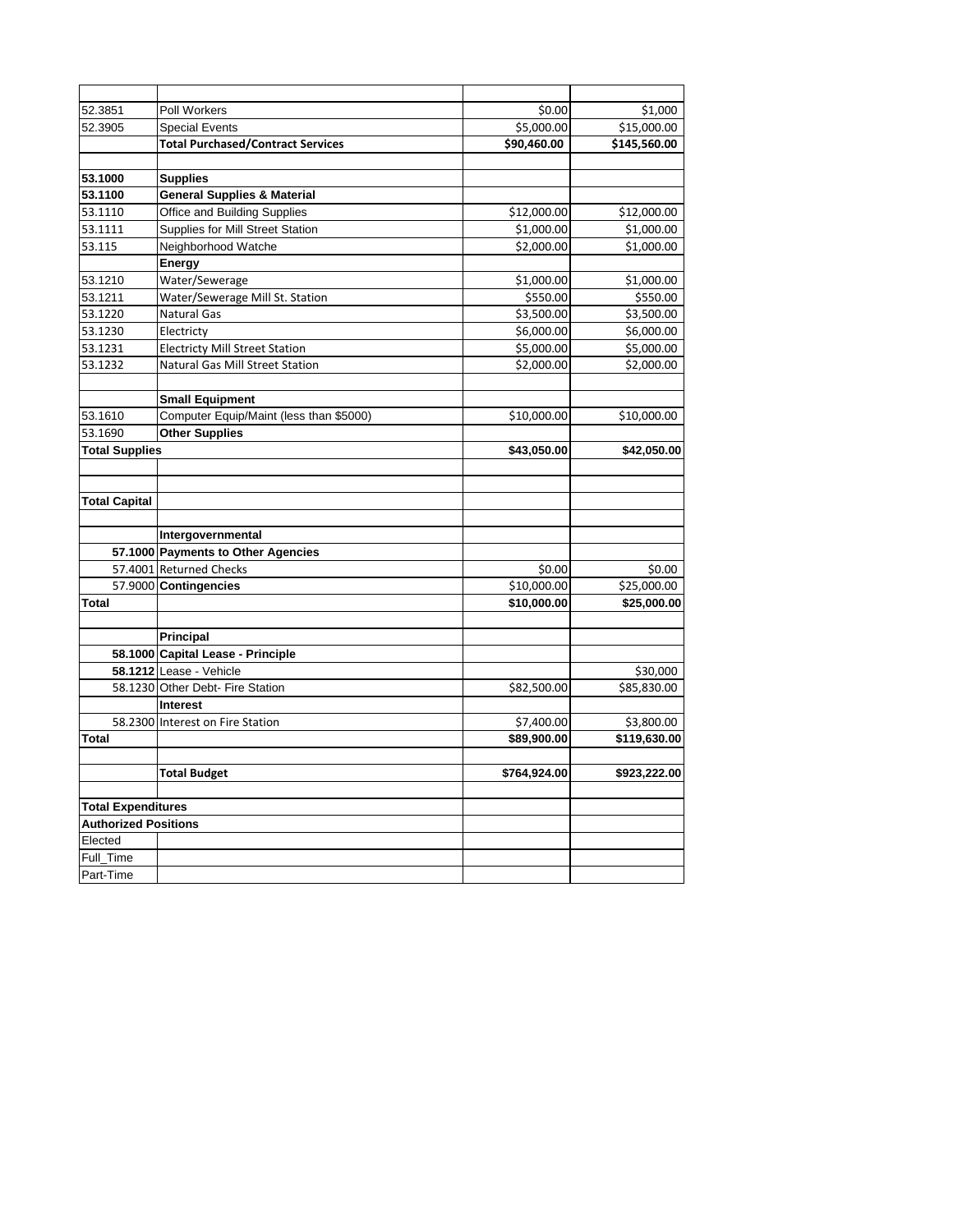# **Court Services**

Expenditure Schedule

| Acct #  | <b>Account Name</b>                                  | 2014         | 2015         |
|---------|------------------------------------------------------|--------------|--------------|
| 51.1000 | <b>Personal Services - Salaries &amp; Wages</b>      |              |              |
| 51.1100 | Regular Employees                                    | \$130,948.00 | \$194,000.00 |
| 51.2100 | Group Insurance                                      | \$27,410.00  | \$50,000.00  |
| 51.2200 | Social Security (FICA) contributions                 | \$8,017.00   | \$12,100.00  |
| 51.2300 | Medicare                                             | \$1,875.00   | \$2,820.00   |
| 51.2400 | <b>Retirement Contributions</b>                      | \$4,000.00   | \$4,000.00   |
|         | <b>Total Personal Services and Employee Benefits</b> | \$172,250.00 | \$262,920.00 |
|         |                                                      |              |              |
| 52.1000 | <b>Purchased Professional &amp; Tech Services</b>    |              |              |
| 52.1200 | <b>Professional</b>                                  |              |              |
| 52.1290 | <b>Judge Salary</b>                                  | \$26,500.00  | \$26,500.00  |
| 52.1291 | Solicitor Salary                                     | \$23,000.00  | \$23,000.00  |
| 52.1320 | Court Reporter/Interpret.                            | \$500.00     | \$500.00     |
|         | <b>Total Professional Services</b>                   | \$50,000.00  | \$50,000.00  |
|         |                                                      |              |              |
| 52.3280 | <b>Credit Card Merchant Fee</b>                      | \$0.00       | \$0.00       |
| 52.3310 | <b>Legal Notices</b>                                 | \$100.00     | \$100.00     |
| 52.3500 | Travel                                               | \$300.00     | \$500.00     |
| 52.3600 | Dues and Fees                                        | \$35.00      | \$300.00     |
| 52.3700 | <b>Education &amp; Training</b>                      | \$150.00     | \$1,000.00   |
|         | <b>Total Services</b>                                | \$585.00     | \$1,900.00   |
|         |                                                      |              |              |
|         | <b>Total Budget</b>                                  | \$222,835.00 | \$314,820.00 |
|         |                                                      |              |              |
|         |                                                      |              |              |
|         |                                                      |              |              |
|         |                                                      |              |              |
|         |                                                      |              |              |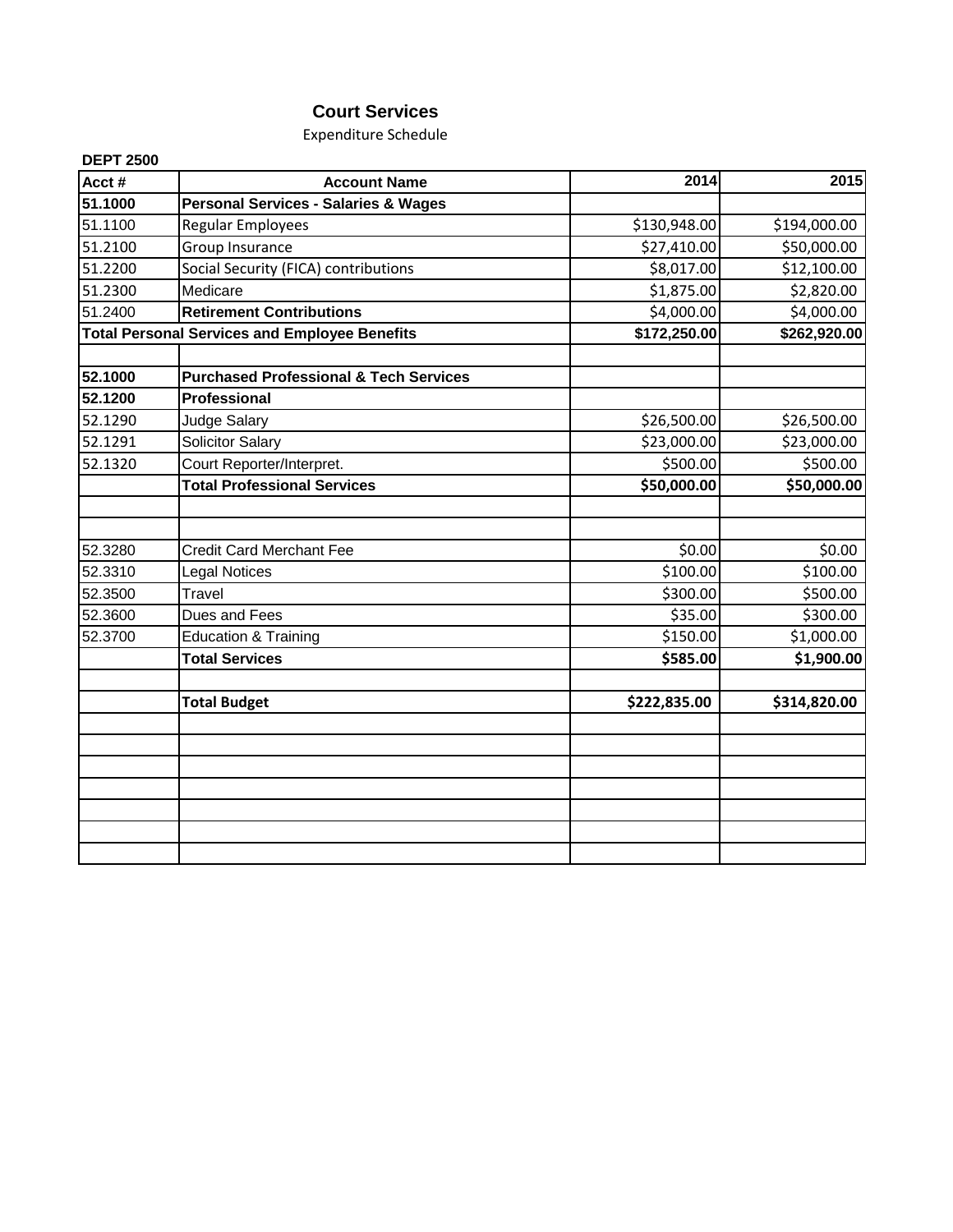# **Code Enforcement**

Expenditure Schedule

| <b>Dept 7450</b><br>Acct# | <b>Account Name</b>                                  | 2014        | 2015        |
|---------------------------|------------------------------------------------------|-------------|-------------|
| 51.1000                   | <b>Personal Services - Salaries &amp; Wages</b>      |             |             |
| 51.1100                   | Regular Employees                                    | \$38,272.00 | \$39,420.00 |
| 51.2100                   |                                                      | \$14,400.00 | \$8,000.00  |
|                           | Group Insurance                                      |             |             |
| 51.2200                   | Social Security (FICA) contributions                 | \$2,373.00  | \$2,500.00  |
| 51.2300                   | Medicare                                             | \$555.00    | \$560.00    |
| 51.2400                   | <b>Retirement Contributions</b>                      | \$1,000.00  | \$1,000.00  |
|                           | <b>Total Personal Services and Employee Benefits</b> | \$56,600.00 | \$51,480.00 |
|                           |                                                      |             |             |
| \$52.32                   | Cellular Telephone                                   | \$420.00    | \$420.00    |
| 52.3260                   | Postage                                              | \$100.00    | \$0.00      |
| 52.35                     | Travel                                               | 800.00      | \$1,000.00  |
| 52.36                     | Dues and Fees                                        | 110.00      | \$110.00    |
| 52.3700                   | <b>Education &amp; Training</b>                      | \$500.00    | \$500.00    |
|                           | <b>Total Services</b>                                | \$1,930.00  | \$2,030.00  |
| 53.1130                   | Uniforms                                             | \$500.00    | \$500.00    |
| 53.1140                   | Vehicle/Equipment Parts                              | \$0.00      |             |
| 53.1270                   | Gasoline                                             | \$4,000.00  | \$5,000.00  |
|                           |                                                      |             |             |
| 58.12                     | Vehicle Lease - Purchase                             | 0.00        |             |
|                           | <b>Total Budget</b>                                  | 63,030.00   | 59,010.00   |
|                           |                                                      |             |             |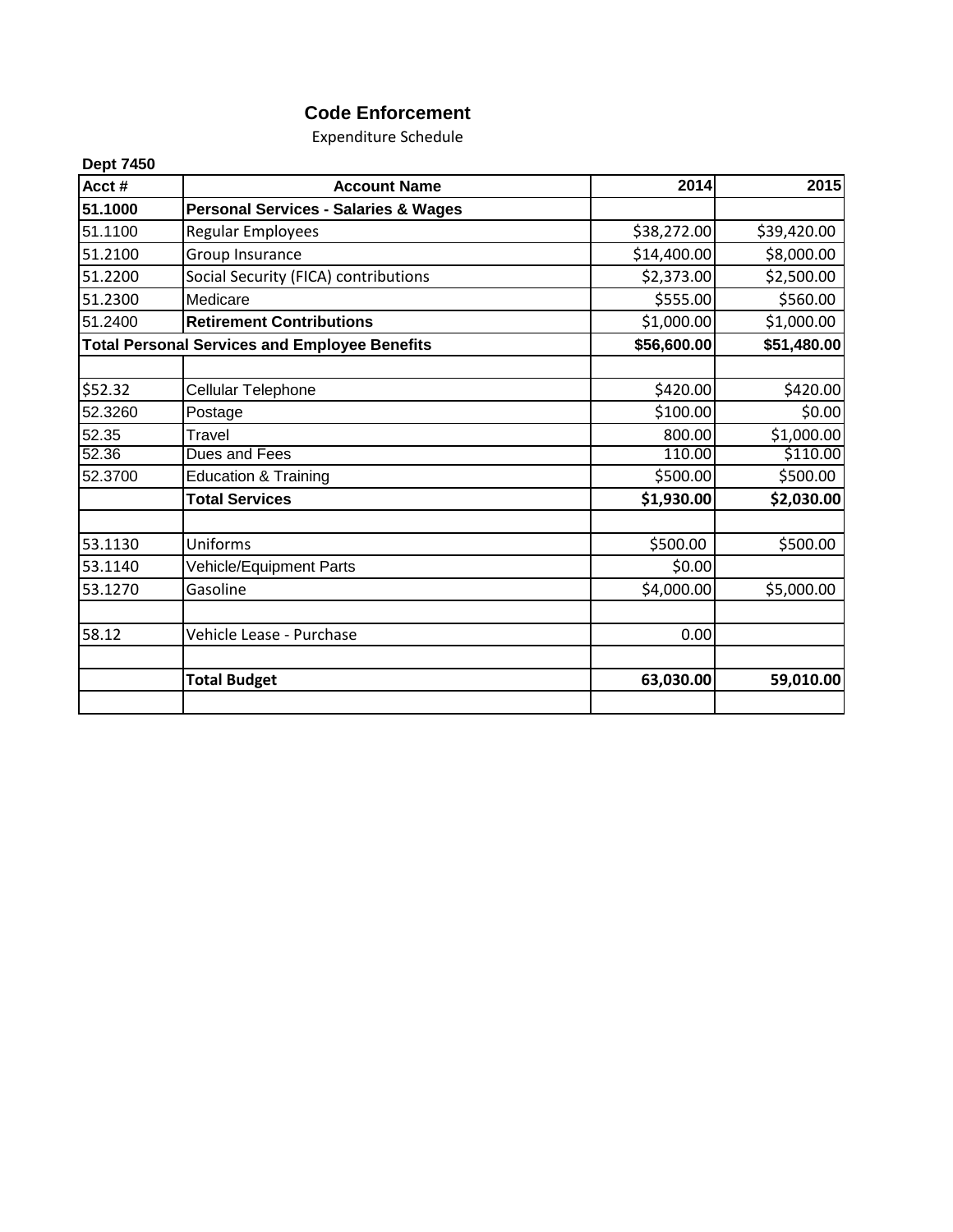# **Solid waste**

Expenditure Schedule

| Acct#   | <b>Account Name</b>                                  | 2014         | 2015         |
|---------|------------------------------------------------------|--------------|--------------|
| 51.1000 | <b>Personal Services - Salaries &amp; Wages</b>      |              |              |
| 51.1100 | Regular Employees                                    | \$49,109.00  | \$49,558.00  |
| 51.2100 | Group Insurance                                      | \$0.00       |              |
| 51.2200 | Social Security (FICA) contributions                 | \$3,100.00   | \$3,100.00   |
| 51.2300 | Medicare                                             | \$720.00     | \$720.00     |
| 51.2700 | <b>Workers Compensation</b>                          | \$10,000.00  | \$10,000.00  |
|         | <b>Total Personal Services and Employee Benefits</b> | \$62,929.00  | \$63,378.00  |
| 52.2110 | <b>Disposal Landfill Fees</b>                        | \$30,000.00  | \$55,000.00  |
| 52.2210 | General Expense                                      | \$0.00       |              |
| 52.2320 | Rental                                               | \$1,000.00   | \$0.00       |
| 52.3100 | Insurance (NonBenefit)                               | \$5,000.00   | \$5,000.00   |
| 52.3260 | Postage                                              | \$1,000.00   | \$0.00       |
| 53.1100 | Supplies/Materials                                   | \$300.00     | \$200.00     |
| 53.1130 | Uniforms                                             | \$250.00     | \$500.00     |
| 53.1140 | Vehicle/Equipment Parts                              | \$7,000.00   | \$8,500.00   |
| 53.1270 | Gasoline                                             | \$5,000.00   | \$6,000.00   |
| 57.3000 | Payments to Others                                   |              |              |
| 57.3050 | Payments to Robertson                                |              |              |
| 58.1220 | Lease-Vehicle                                        | \$0.00       | \$0.00       |
| 58.2000 | <b>Interest Payment</b>                              | \$0.00       | \$0.00       |
|         | <b>Total Other cost</b>                              | \$49,550.00  | \$75,200.00  |
|         | <b>TOTAL BUDGET</b>                                  | \$112,479.00 | \$138,578.00 |